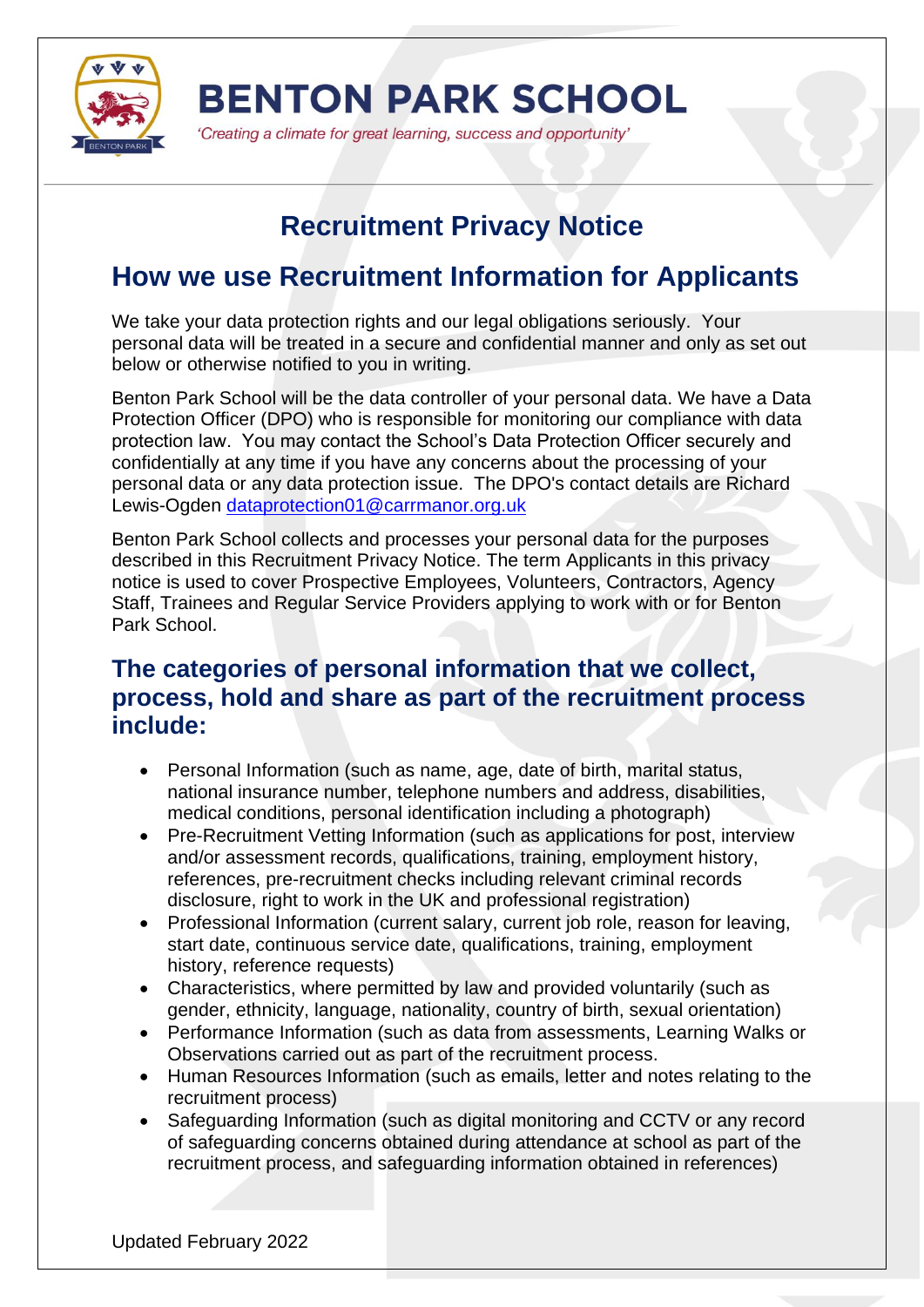

'Creating a climate for great learning, success and opportunity'

- Health and Safety Information (such as, records of injuries, incidents or accidents, records obtained during attendance at school as part of the recruitment process)
- Any other personal data which you choose to disclose to us during the course of your recruitment whether verbally or in written form

In addition we will collect the following data for a successful Applicant

- Financial Information (such as salary, pensions contributions, tax information, working hours, allowances, benefits, sick pay, bank details)
- Attendance and Health Information (such as, number of absences and absence reasons, referrals for support to Occupational Health, or other agreed services, Individual Risk Assessments, Pre-Employment Health information, Occupational Health reports)
- Human Resources Information (such as meetings, emails and information in relation to sickness absence, reasonable adjustments, conduct, capability, grievance, maternity, paternity, flexible working, managing workforce change, managed staffing reductions, restructures and pay decisions)
- Vetting information (such as overseas checks, prohibition checks, relevant criminal records checks, risk assessments)

## **Why we collect and use this information**

We use the data:

- To meet our statutory requirements under the Education Act.
- To meet our statutory requirements to follow a Safer Recruitment process under Keeping Children Safe in Education 2021.
- To ensure we manage our performance and responsibilities in performing a public duty.
- To ensure we follow fair and proper process when recruiting.
- To ensure we meet contractual obligations.
- To support applicants to access work, training and promotion.
- To comply with the law regarding data sharing.

#### **The lawful basis on which we use this information**

The conditions for processing information for employees, contactors and volunteers under GDPR will include us having a lawful reason to process the information, in our case these include:

1. **(c) Legal obligation:** the processing is necessary for us to comply with the law (not including contractual obligations).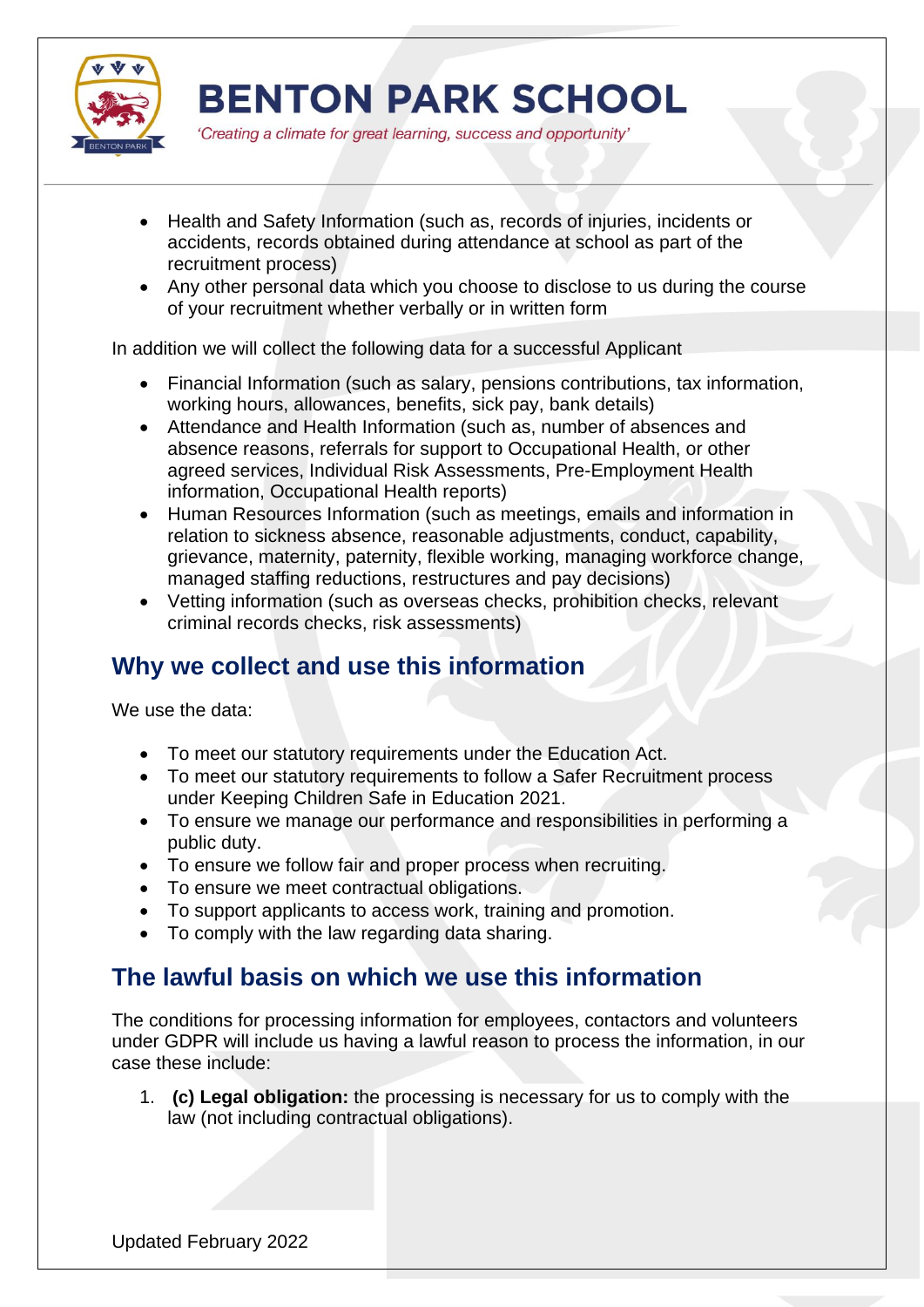

'Creating a climate for great learning, success and opportunity'

- 2. **(e) Public task:** the processing is necessary for us to perform a task in the public interest or for our official functions, and the task or function has a clear basis in law.
- 3. **(f) Legitimate interests:** the processing is necessary for our legitimate interests or the legitimate interests of a third party unless there is a good reason to protect the individual's personal data which overrides those legitimate interests.
	- a. In our case this is necessary to ensure fair and effective recruitment of suitable employees. This is important to ensure that the school continues to meet its objectives both in the short and long term; maintains its reputation; and continues to attract and retain high calibre employees.
- 4. **(b) Contract:** the processing is necessary for a contract we have with the employee, or because they have asked us to take specific steps before entering into a contract.
- 5. **(a) Consent:** the individual has given clear consent for us to process their personal data for a specific purpose.

# **Special Category Data**

Special Category data is personal data which the GDPR says is more sensitive, and so needs more protection. In order for us to lawfully process special category data, we need to identify both a lawful basis (see above) and a separate condition for processing special category data.

In our case we will use the following conditions:

a) the data subject has given explicit consent to the processing of those personal data for one or more specified purposes, except where Union or Member State law provide that the prohibition referred to in paragraph 1 may not be lifted by the data subject;

(b) processing is necessary for the purposes of carrying out the obligations and exercising specific rights of the controller or of the data subject in the field of employment and social security and social protection law in so far as it is authorised by Union or Member State law or a collective agreement pursuant to Member State law providing for appropriate safeguards for the fundamental rights and the interests of the data subject;

(f) processing is necessary for the establishment, exercise or defence of legal claims or whenever courts are acting in their judicial capacity;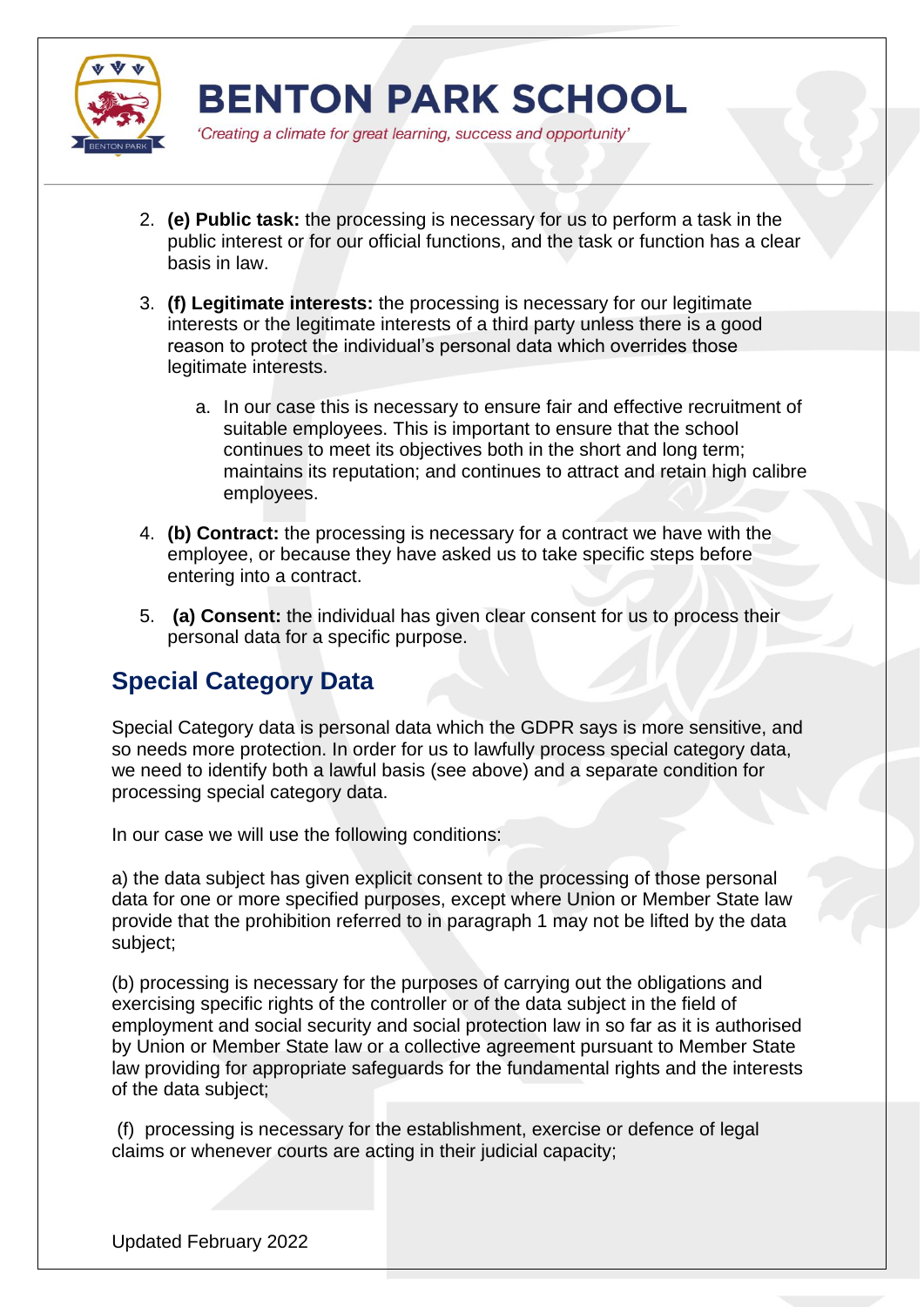

'Creating a climate for great learning, success and opportunity'

(g) processing is necessary for reasons of substantial public interest, on the basis of Union or Member State law which shall be proportionate to the aim pursued, respect the essence of the right to data protection and provide for suitable and specific measures to safeguard the fundamental rights and the interests of the data subject;

(h) processing is necessary for the purposes of preventive or occupational medicine, for the assessment of the working capacity of the employee, medical diagnosis, the provision of health or social care or treatment or the management of health or social care systems and services on the basis of Union or Member State law or pursuant to contract with a health professional and subject to the conditions and safeguards referred to in paragraph 3;

(j) processing is necessary for archiving purposes in the public interest, scientific or historical research purposes or statistical purposes in accordance with Article 89(1) based on Union or Member State law which shall be proportionate to the aim pursued, respect the essence of the right to data protection and provide for suitable and specific measures to safeguard the fundamental rights and the interests of the data subject.

# **Collecting information**

Whilst the majority of information applicants provide to us is mandatory, some of it is provided to us on a voluntary basis. In order to comply with the General Data Protection Regulation, we will inform applicants whether they are required to provide certain information to us or if they have a choice in this. Benton Park School collects and records personal data from a variety of sources, but mainly directly from the applicants. Applicants will usually provide this information directly to Managers, Human Resources or through participation in the recruitment processes, emails or through verbal information which may be recorded electronically or manually.

We may also obtain some information from third parties: for example, references from a previous employer, medical reports from external professionals, information from tax authorities, where we use CAPITA to carry out DBS checks or occasionally from students.

In some circumstances, data may be collected indirectly from monitoring devices or by other means (for example, visitor registers, monitoring systems, CCTV, telephone logs and email). In these circumstances, the data may be collected by the school or a third party provider of the relevant service. This type of data is generally not accessed on a routine basis but access is possible. Access may occur, for instance, in situations where the school is investigating possible breaches of School Policies. More frequent access to such data may take place as part of our digital monitoring software.

Apart from personal data relating to applicants, they may also provide the school with personal data of third parties, notably referees. Before applicants provide such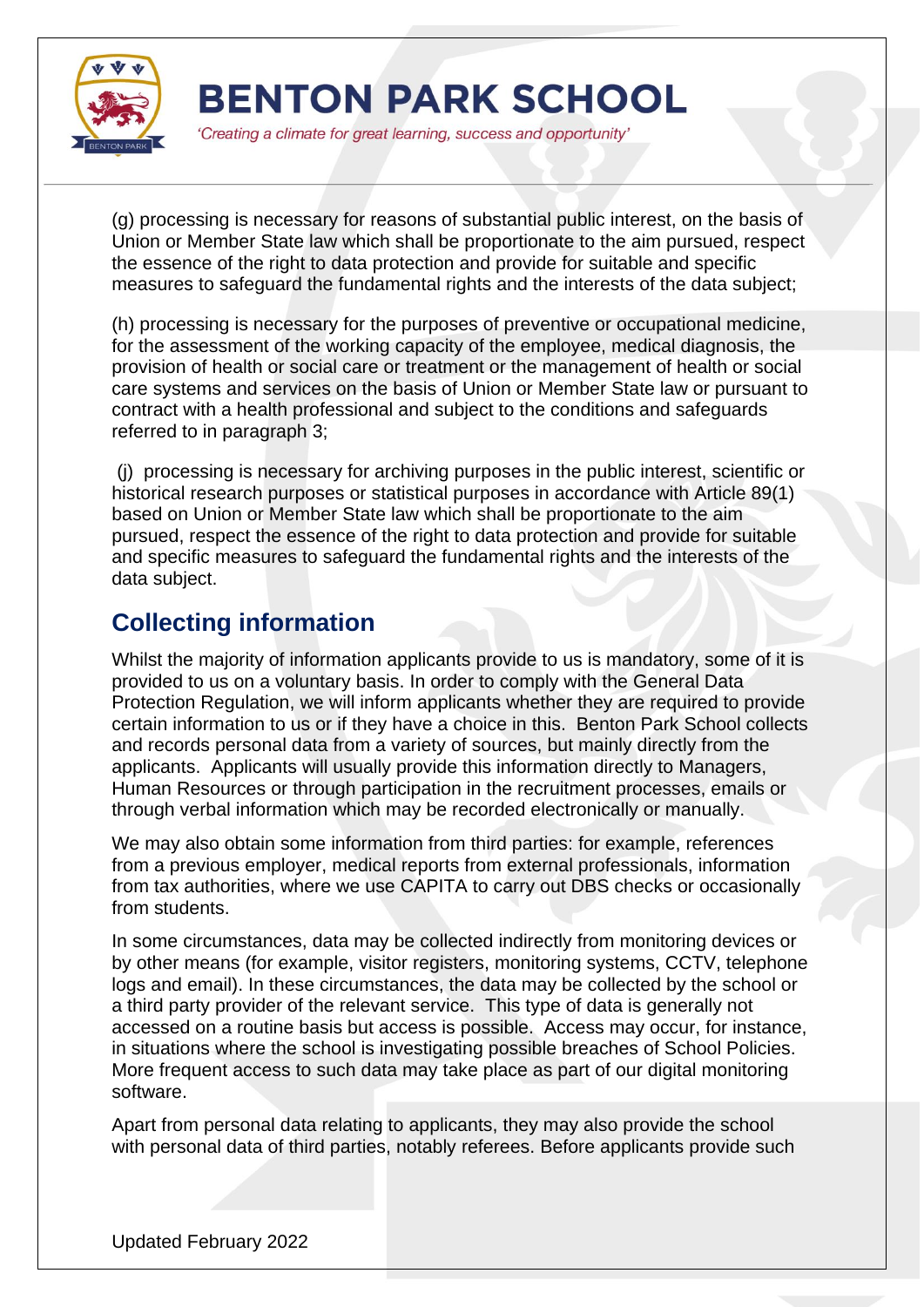

'Creating a climate for great learning, success and opportunity'

third party personal data to the school you must inform these third parties of any data which you intend to provide to the school and why the school will process this data.

# **Retention of Data**

We hold recruitment information for 6 months following the appointment of a successful candidate to the post. Information regarding the successful applicant will be transferred to their personnel file and held in-line with our Privacy Notice for Employees.

Information relating to safeguarding allegations will be retained until the person's normal retirement age, or 10 years from the date of the allegation whichever is the longer.

Records relating to accident/injury at work will be retained for 12 years following the date of the incident.

Information will be securely destroyed once the retention period has elapsed.

### **Who we share information with**

We routinely share employees' information with:

- The Local Authority
- The Department for Education (DfE)
- Third party professional services i.e. Occupational Health, HELP Employee Assist, HR Providers, Payroll Services.

Where we have a professional responsibility we will also share information with:

 Professional Bodies, including the Disclosure and Barring Service, The Teacher Regulation Agency and Examination Boards.

On written request we may also share information with:

- Benefits Agencies
- HMRC
- Police
- Social Care

At your request we may also share information with

- Union Representatives
- Other Schools

Updated February 2022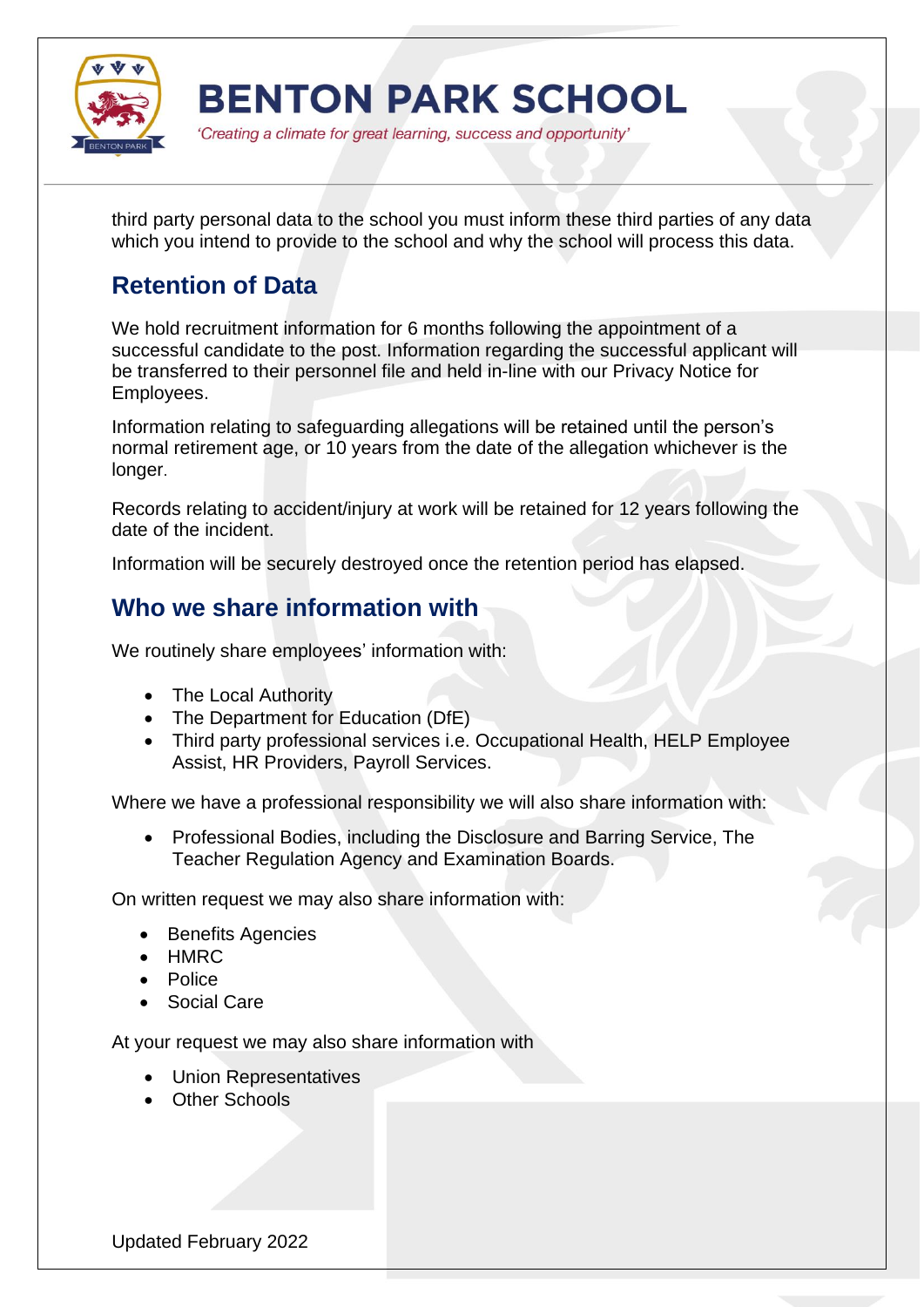

'Creating a climate for great learning, success and opportunity'

We expect such third parties to process any data disclosed to them in accordance with applicable law, including with respect to data confidentiality and security.

#### **Why we share information**

We do not share information about our employees, volunteers or contractors with anyone without consent unless the law and our policies allow us to do so.

We share employee data with the Department for Education (DfE) on a statutory basis as part of the annual census. This data sharing underpins educational policy and monitoring.

We are a Local Authority Maintained School and are required to share information about our employees, volunteers and contactors with our local authority (LA) and the Department for Education (DfE) under the Education Act.

Where these third parties act as a "data processor" they carry out their tasks on our behalf and upon our instructions for the above mentioned purposes. In this case, personal data will only be disclosed to these parties to the extent necessary to provide the required services.

In addition, we may share personal data with national authorities in order to comply with a legal obligation to which we are subject. This is for example the case in the framework of imminent or pending legal proceedings or a statutory audit.

### **Employee rights relating to personal data**

Under data protection legislation, applicants have the right to request access to information about them that we hold. To make a request for your personal information please contact Lisa Sykes, HR Officer.

We aim to ensure that all personal data is correct. Applicants also have a responsibility to notify us of changes in personal circumstances (for example, change of address or contact details) so that we can ensure that your data is up-to-date.

Applicants have the right to request correction of any inaccurate data or to request deletion of any irrelevant data we hold about them.

Where we have relied on consent to process particular information and applicants have provided us with consent to process data, they have the right to withdraw such consent at any time.

Applicants have the right to restrict our processing of personal data where:

- The subject contests the accuracy of the personal data until we have taken sufficient steps to correct or verify its accuracy;
- Where the processing is unlawful but the subject does not want us to erase the data;